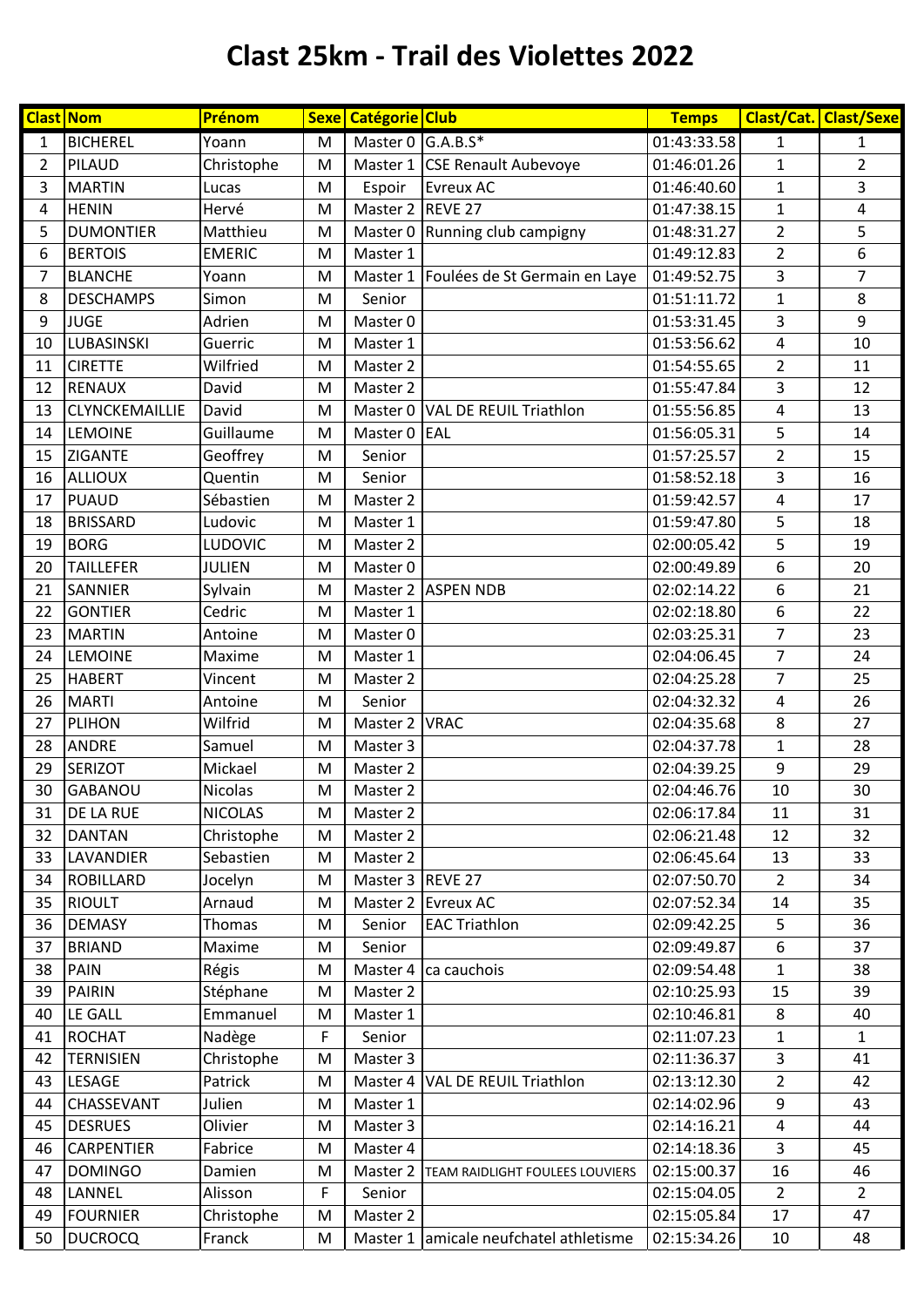## **Clast 25km - Trail des Violettes 2022**

|     | <b>Clast Nom</b>     | Prénom          |             | Sexe   Catégorie   Club |                               | <b>Temps</b> |                | <b>Clast/Cat. Clast/Sexe</b> |
|-----|----------------------|-----------------|-------------|-------------------------|-------------------------------|--------------|----------------|------------------------------|
| 51  | <b>IBOS</b>          | <b>HUGUES</b>   | M           |                         | Master 3 LES BORDS TRAILERS   | 02:16:05.25  | 5              | 49                           |
| 52  | <b>MICHEL</b>        | Mathieu         | M           |                         | Master 0 Evreux AC            | 02:16:27.87  | 8              | 50                           |
| 53  | DELAVILLE            | VÉRONIQUE       | F           |                         | Master 4 CSE Renault          | 02:16:45.06  | $\mathbf 1$    | 3                            |
| 54  | DELAVILLE            | Jean michel     | M           |                         | Master 5 CSE Renault          | 02:16:45.57  | $\mathbf{1}$   | 51                           |
| 55  | <b>HACQUES</b>       | Guillaume       | M           | Senior                  |                               | 02:17:05.17  | 7              | 52                           |
| 56  | <b>EUDIER</b>        | Fabien          | M           |                         | Master 3 ASSO SIDEL           | 02:17:57.34  | 6              | 53                           |
| 57  | THIBAUDEAU           | Vincent         | ${\sf M}$   | Master 2                |                               | 02:18:20.75  | 18             | 54                           |
| 58  | <b>DUTACQ</b>        | Yohan           | M           |                         | Master 0 Evreux AC            | 02:18:31.70  | 9              | 55                           |
| 59  | <b>WENTS</b>         | Christophe      | M           | Master 3                |                               | 02:18:37.11  | $\overline{7}$ | 56                           |
| 60  | LE CLEI              | Pascal          | M           | Master 3                |                               | 02:18:45.45  | 8              | 57                           |
| 61  | QUENNEVILLE          | Cyril           | M           | Master 3                |                               | 02:19:12.54  | 9              | 58                           |
| 62  | <b>BEAUCHAMP</b>     | Pascal          | M           | Master 4                |                               | 02:21:07.38  | 4              | 59                           |
| 63  | <b>JOSPITRE</b>      | <b>JOELLE</b>   | F           |                         | Master 4 Safran nacelles      | 02:21:18.80  | $\overline{2}$ | $\overline{4}$               |
| 64  | <b>GIRAUD</b>        | Yohann          | M           | Master 1                |                               | 02:22:56.94  | 11             | 60                           |
| 65  | POILBOUT             | <b>Benoit</b>   | M           |                         | Master 0 ASPEN NDB            | 02:23:00.17  | 10             | 61                           |
| 66  | <b>VERNEZ</b>        | Stéphane        | M           | Master 2 VRAC           |                               | 02:23:29.61  | 19             | 62                           |
| 67  | <b>GUILLAUMINAUD</b> | Sebastien       | M           | Master 2 VRAC           |                               | 02:24:05.15  | 20             | 63                           |
| 68  | <b>FRANÇOIS</b>      | Florian         | M           |                         | Master 0 ACA LES ANDELYS      | 02:24:33.37  | 11             | 64                           |
| 69  | DESPREAUX            | Wilfrid         | M           | Master 3 VRAC           |                               | 02:25:20.33  | 10             | 65                           |
| 70  | <b>BENOIT</b>        | Christian       | M           | Master 5 EAL            |                               | 02:25:48.73  | $\overline{2}$ | 66                           |
| 71  | <b>PICHON</b>        | Stephane        | M           | Master 2                |                               | 02:27:06.73  | 21             | 67                           |
| 72  | <b>MICHON</b>        | Alexandre       | M           | Senior                  |                               | 02:27:14.48  | 8              | 68                           |
| 73  | <b>ACKERMANN</b>     | Benjamin        | M           | Master 2                |                               | 02:27:34.71  | 22             | 69                           |
| 74  | <b>LADIRAY</b>       | Benoit          | M           | Master 2                |                               | 02:28:04.31  | 23             | 70                           |
| 75  | <b>PASTRES</b>       | David           | M           | Master 3 REVE 27        |                               | 02:29:08.38  | 11             | 71                           |
| 76  | <b>LEMAUX</b>        | Jacques         | M           | Master 3                |                               | 02:29:14.40  | 12             | 72                           |
| 77  | CHERADAME            | Noémie          | F           |                         | Master 1 AS CAP TOTALENERGIES | 02:30:31.86  | $\mathbf{1}$   | 5                            |
| 78  | <b>FRILOUX</b>       | Jérôme          | M           | Master 3                |                               | 02:30:54.50  | 13             | $\overline{73}$              |
| 79  | <b>PETIT</b>         | Patrice         | M           |                         | Master 5 OXYGENE BELBEUF      | 02:30:57.69  | 3              | 74                           |
| 80  | LECORNU              | Marie           | F           | Senior                  | Caen athletic club            | 02:31:03.19  | 3              | 6                            |
| 81  | DESPLEBIN            | <b>PASCAL</b>   | M           | Master 6                |                               | 02:31:04.57  | 1              | 75                           |
| 82  | PILTON               | Michel          | M           | Master 4                |                               | 02:31:07.74  | 5              | 76                           |
| 83  | QUERUEL              | Sylvain         | M           |                         | Master 2 KMS De l'Esperance   | 02:31:24.49  | 24             | 77                           |
| 84  | PEPIN                | Clémence        | $\mathsf F$ | Senior                  | Caen athletic club            | 02:31:26.66  | $\overline{4}$ | $\overline{7}$               |
| 85  | <b>GUILLOT</b>       | Laurence        | F           | Master 2                |                               | 02:32:36.46  | $\mathbf{1}$   | 8                            |
| 86  | MERAI                | Olivier         | M           | Master 3                |                               | 02:32:55.16  | 14             | 78                           |
| 87  | <b>COLLEY</b>        | Frederic        | M           | Master 2                |                               | 02:33:13.08  | 25             | 79                           |
| 88  | <b>BARBET</b>        | Loic            | ${\sf M}$   | Master 1                |                               | 02:33:28.86  | 12             | 80                           |
| 89  | <b>GOUIN</b>         | <b>STEPHANE</b> | M           |                         | Master 2 CA NORMANDIE-SEINE   | 02:34:06.99  | 26             | 81                           |
| 90  | <b>CARTELET</b>      | Frederic        | M           |                         | Master 3 evreux team trail    | 02:34:33.52  | 15             | 82                           |
| 91  | <b>ACHER</b>         | Dominique       | M           | Master 4 EAPE           |                               | 02:34:49.42  | 6              | 83                           |
| 92  | <b>MENDES</b>        | Patrice         | M           | Master 5 VRAC           |                               | 02:35:57.28  | $\overline{4}$ | 84                           |
| 93  | <b>DUVAL</b>         | Jean-yves       | M           | Master 3   VRAC         |                               | 02:36:12.28  | 16             | 85                           |
| 94  | <b>LEROY</b>         | Nicolas         | M           | Master 1                |                               | 02:37:03.73  | 13             | 86                           |
| 95  | <b>SERVIER</b>       | <b>Steve</b>    | M           | Master 0                |                               | 02:37:44.47  | 12             | 87                           |
| 96  | KAYAMARE             | Agnès           | F           |                         | Master 3 Evreux AC            | 02:38:29.76  | 1              | 9                            |
| 97  | <b>HAYER</b>         | Patrice         | M           |                         | Master 4   KMS De l'Esperance | 02:38:35.26  | $\overline{7}$ | 88                           |
| 98  | <b>JIMONET</b>       | Jean-baptiste   | M           | Master 2   VRAC         |                               | 02:38:57.65  | 27             | 89                           |
| 99  | <b>TETARD</b>        | Sandrine        | F           | Master 1                | <b>VRAC</b>                   | 02:40:15.20  | $\overline{2}$ | 10                           |
| 100 | <b>REPETTO</b>       | <b>Baptiste</b> | M           | Senior                  | <b>VRAC</b>                   | 02:40:16.62  | 9              | 90                           |